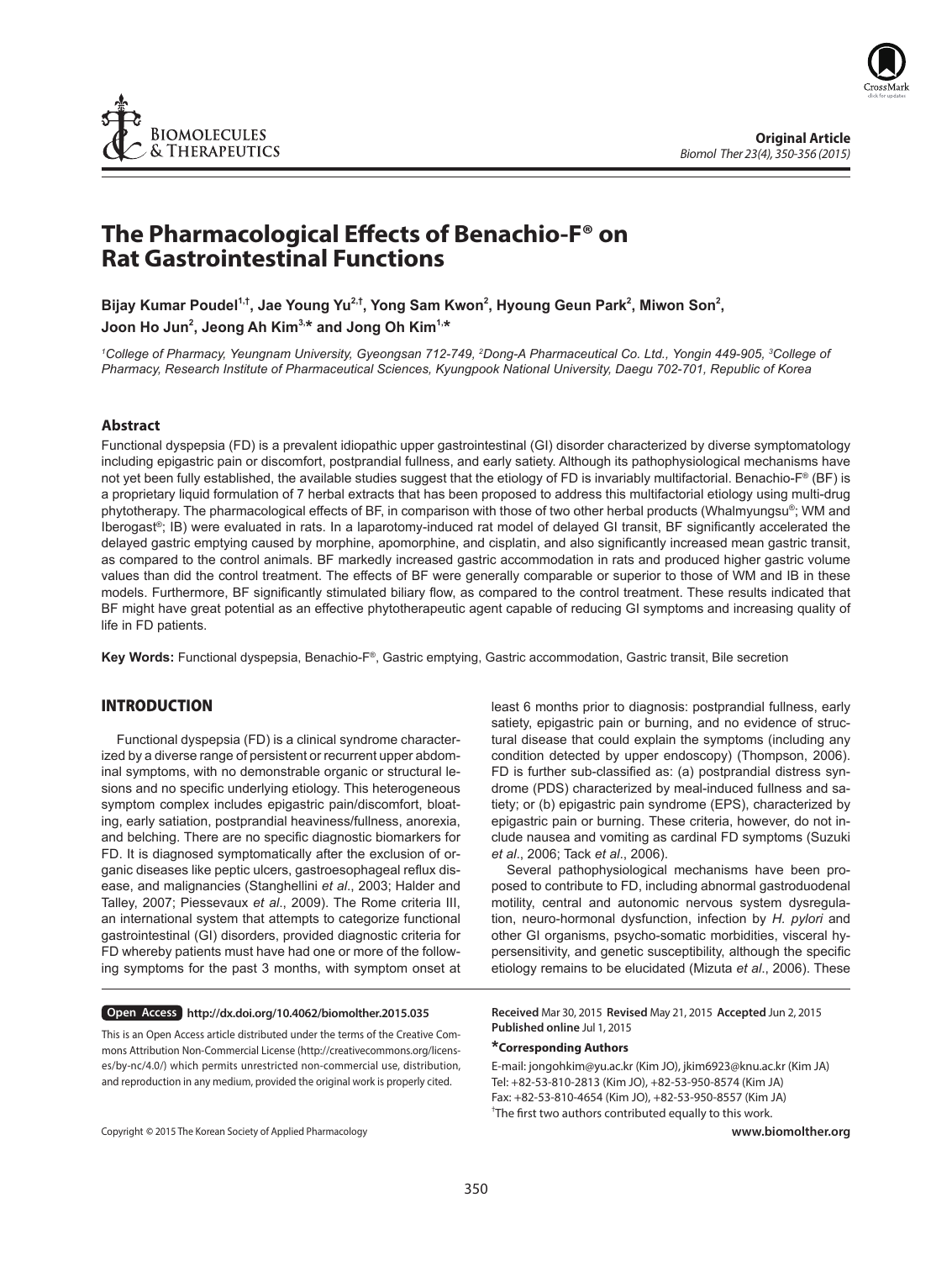mechanisms, either alone or in combination, might be responsible for heterogeneous and multifactorial dyspeptic symptoms, which has made it difficult to establish an optimum and uniform therapeutic strategy for FD. However, a major patient subgroup shows symptoms associated with GI sensori-motor abnormalities such as delayed gastric emptying, impaired gastric accommodation or gastric misdistribution of ingested material, and abnormal gastroduodenal motility and reflux. These findings have led to studies of the efficacy of prokinetic drugs such as  $D_2$  receptor antagonists, 5-HT<sub>4</sub> agonists and CCK receptor antagonists in FD; in addition, acid suppressant drugs including  $H_2$  receptor antagonists and proton-pump inhibitors have been employed, along with anti-*H. pylori* agents, anticholinergics, and laxatives for symptom relief.

Although a plethora of agents have been evaluated, no medication is currently approved in the US, Canada, or the European Union for the treatment of FD. Prokinetic compounds and other drugs affecting GI motility have exhibited relatively modest success in several randomized controlled trials and are thus prescribed empirically. These prokinetic drugs improve FD symptoms by reducing gastroesophageal reflux, promoting fundus relaxation and gastric emptying, and improving gastric regulation. However, these agents come with their own disadvantages, mostly arising from their limited clinical effects and unwanted side-effects. For example, despite earlier promising results, itopride produced only slightly greater symptom alleviation than placebo treatment in a Phase III clinical trial (Holtmann et al., 2006). The 5-HT<sub>4</sub> agonists, cisapride and tegaserod were withdrawn from the market due to their high risk of prolonging the QT interval and producing severe cardiovascular side effects (arrhythmias) (Wysowski et al., 2001). The D<sub>2</sub> antagonist, metoclopramide, is associated with a high incidence of central nervous system toxicities, while domperidone caused hyperprolactinemia.

This has led to studies exploring whether multi-target phytotherapy could provide effective alleviation of FD symptoms. This could represent an alternative to monodrug therapy, which usually requires high doses. Multi-drug therapy has been claimed to confer the advantages of reducing or eliminating side-effects (probably due to the lower doses employed) and providing synergistic effects (Wagner, 2006). Indeed, the multi-extract preparation, Iberogast® (IB), has been shown to be effective in reducing the symptoms of FD, with minimal adverse events (Madisch *et al*., 2004).

The proprietary liquid Benachio-F® (BF) formulation includes 7 herbal extracts from Corydalis Tuber, Foeniculi Fructus, Cinnamomi Cortex, Atractylodis Rhizoma, Zingiberis Rhizoma, Glycyrrhizae Radix and Citri Unshiu Pericarpium, which are used in traditional oriental medicines and have long been employed to treat functional GI disorders. BF is approved by the Korea Food and Drug Administration as an over-the-counter treatment for dyspeptic syndrome. Despite its long-standing use for dyspeptic symptoms, no animal studies have been performed to investigate the potential mechanisms underlying the beneficial effects of BF.

The present study aimed to examine the pharmacological effects of BF on GI motor functions relevant to FD therapy. In particular, the effects of BF on gastric emptying, GI transit, gastric accommodation, and bile secretion in rat models were compared with those of two other herbal products (Iberogast®; IB and Whalmyungsu®; WM).

# **MATERIALS AND METHODS**

#### **Materials**

Cisplatin, morphine, apomorphine, phenol red, and hydroxypropylmethyl cellulose (HPMC) were purchased from Sigma Chemical Co. (St. Louis, MO, USA). Fluorescein isothiocyanate (FITC) and dextran were purchased from Choongwae Pharma (Seoul, South Korea) and Fluka (Tokyo, Japan), respectively. IB (Steigerwald Arzneimittelwerk GmbH, Darmstadt, Germany; lot No. 431254; expiration date: 2016/09/07), BF (Dong-A Pharmaceutical Co. Ltd., Seoul, South Korea; lot No. 1403001; expiration date: 2016/03/02), and WM (Dong-Wha Pharmaceutical Co. Ltd., Seoul, South Korea; lot No. D067; expiration date: 2016/05/15) were used as received after vacuum concentration to the desired volume and concentration.

#### **Animals and experimental procedure**

Male Sprague-Dawley rats (200-220 g) were purchased from Central Laboratory Animal Inc. (Seoul, South Korea). The rats were individually housed in single, air-conditioned boxes under adequate temperature and humidity control with a 12-h light-dark cycle and access to rat food pellets. All animal care and experimental procedures were conducted according to the principles enunciated in the Guide for the Care and Use of Laboratory Animals, prepared by the Institute of Laboratory Animal Resources, National Research Council (http://www. nsa.edu/nrc), and approved by the Institutional Animal Ethical Committee, Yeungnam University, South Korea (approved protocol number: 2014-006). All rats were used after a week of acclimatization and were fasted for 12 h with free access to water prior to the experiments. Animals were orally administered 100 mg/kg body weight of BF, IB, or WM in a volume of 1 ml, or 3% (w/v) HPMC (control).

## **Gastric emptying**

Gastric emptying was measured according to the method described by Ozaki and Sukamoto (Ozaki and Sukamoto, 1999) with some modifications. Each group of 6 rats were given 2 ml of a semi-solid meal 50 min after drug administration, and simultaneously injected subcutaneously with either morphine (0.05 mg/kg) or apomorphine (0.05 mg/kg). After 50 min, the animals were sacrificed, and the weights of their stomachs and stomach contents were measured in order to determine gastric emptying using the equation shown below.

#### Gastric emptying (%)

=[1-weight of test stomach/weight of 0 time control stomach]×100.

Alternatively, the animals were given a 2 ml liquid meal containing 0.05% phenol red 60 min after drug administration, and simultaneously injected intraperitoneally with 10 mg/kg cisplatin. The amount of phenol red remaining in the stomach 20 min later was measured (optical density [OD] at 560 nm) and gastric emptying was calculated using the method described by Yoshida *et al*. (1989):

#### Gastric emptying (%)

=[1-OD 560 nm of test stomach/ OD of 0 time control stomach]×100 [0 time control].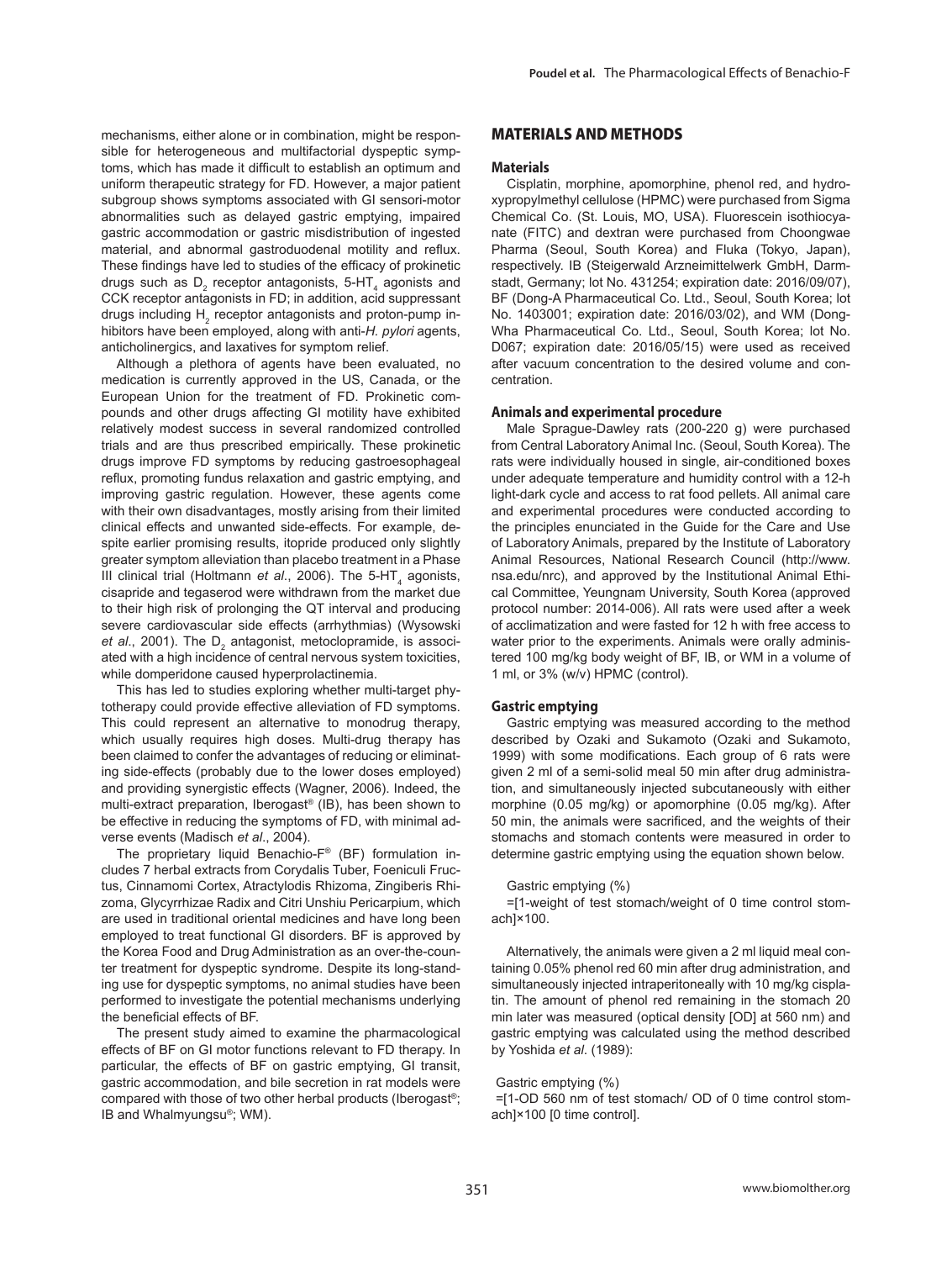

Fig. 1. Gastric emptying in rats with (A) morphine-induced delay, (B) apomorphine-induced delay, and (C) cisplatin-induced delay. Each herbal drug (BF, Benachio-F®; WM, Whalmyungsu®; IB, Iberogast®) or control treatment (3% HPMC) was administered orally 50 min before meal administration. Morphine or apomorphine (0.05 mg/kg) was administered subcutaneously and cisplatin (10 mg/kg) was administered intraperitoneally immediately after meal administration. Gastric emptying was assessed over a 50 min period. Values are the mean ± SD;

# **GI transit**

Postoperative paralytic ileus (POI) was induced in the rats using a previously reported method (De Winter *et al*., 1998). The rats were fasted overnight with free access to water. They were then anesthetized with ether, and a laparotomy was performed using a 3-cm midline incision. The small intestine and caecum were gently pulled out of the abdominal cavity and furled like a fan on two moist gauzes covering the abdomen of the rat. The small intestine was gently manipulated (mechanical stimulation) with the fingers for 10 min. After manipulation, the small intestine and caecum were replaced in the abdominal cavity, and the surgical wound was sutured.

GI transit was measured using the method of Kalff *et al*. (1999), with some modification. Rats ( $n=6$  in each group) were given a test meal (FITC-dextran) by oral gavage, 60 min after drug administration. After a further 15 min, the animals were sacrificed. The small intestine was carefully removed and divided into 10 equal segments. The FITC-dextran concentration in each segment was measured using a microplate reader (POLARstar OPTIMA, BMG Labtech), expressed as a fraction of the total tracer recovered, and presented as the mean geometric center (MGC) of distribution.

#### **Gastric accommodation**

Five male Sprague-Dawley rats (250 g) were anesthetized with urethane (3 mg/kg, i.p, Sigma) and a laparotomy was performed before drug administration. The trachea was cannulated with PE-90 tubing to maintain an open airway. A midline laparotomy was performed, and a deflated balloon (with attached tubing) was inserted into the stomach via a small incision into the fundus and secured with silk suture. A rigid, non-compliant polyethylene tubing connected the barostat to the balloon then tied to the polyethylene tubing with a silk suture (size 0 USP, Surgical Specialties Corporation, Reading, PA, USA).

The barostat (Distender Series IIR, G&J Electronics, Toronto, Canada) was used to confirm that the intragastric balloon was maintained at the specified operating pressure and gastric accommodation was defined as the mean volume during this ramp distention. intragastric balloon pressure was increased by 2-mmHg increments every 5 min, starting after an overnight fast, the gastric volume was recorded via the intragastric balloon for 5 min at a pressure of 1 mmHg (baseline). Data were acquired using a custom designed program (Protocol Plus, G&J Electronics, Toronto, Canada) onto a computer.

#### **Bile secretion**

Following a 15-min stabilization period, three different groups of rats (n=6-7/group) received drug (BF, WM, or IB) and a control group (n=7) received saline only, before being anesthetized. After 30 min, the bile duct was surgically exposed by a midline incision and cannulated with a polyethylene cannula inserted at the sphincter of Oddi. Bile secretions (combined bile-pancreatic secretions) were collected from each rat into pre-weighed vials at 15-min intervals for a period of 120 min.

#### **Data analysis**

Results were expressed as mean ± standard deviation (SD). Differences in the data were evaluated by Student's *t*test and *p*-values <0.05 were considered to indicate a statistically significant difference between the study groups.

# **RESULTS**

#### **Eff ects of BF on gastric emptying**

Opioids such as morphine delay gastric emptying via interacting with central or peripheral opiate receptors. Fig. 1A shows the effect of the tested herbal preparations on morphine-delayed gastric emptying in rats. Morphine significantly delayed gastric emptying observed in the untreated normal group (66.6  $\pm$  1.8%) to 26.6  $\pm$  2.2% in the control group. This delay was reversed by BF to  $40.0 \pm 4.0\%$ . WM and IB also significantly improved gastric emptying to  $36.9 \pm 5.5\%$  and  $57.7$ ± 2.8%, respectively. The effects of BF were comparable to those of WM, but lower than those of IB.

Apomorphine is a non-selective dopamine agonist that can decrease gastric tone and delay gastric emptying by acting both centrally and peripherally. The effects of the tested herbal preparations on apomorphine-induced delay of gastric emptying are shown in Fig. 1B. Apomorphine significantly decreased gastric emptying in the normal group (74.3  $\pm$  4.5%) to 38.5  $\pm$ 5.2% in the control group. BF and IB significantly ameliorated this delay (63.6  $\pm$  5.2% and 60.9  $\pm$  4.4%, respectively), but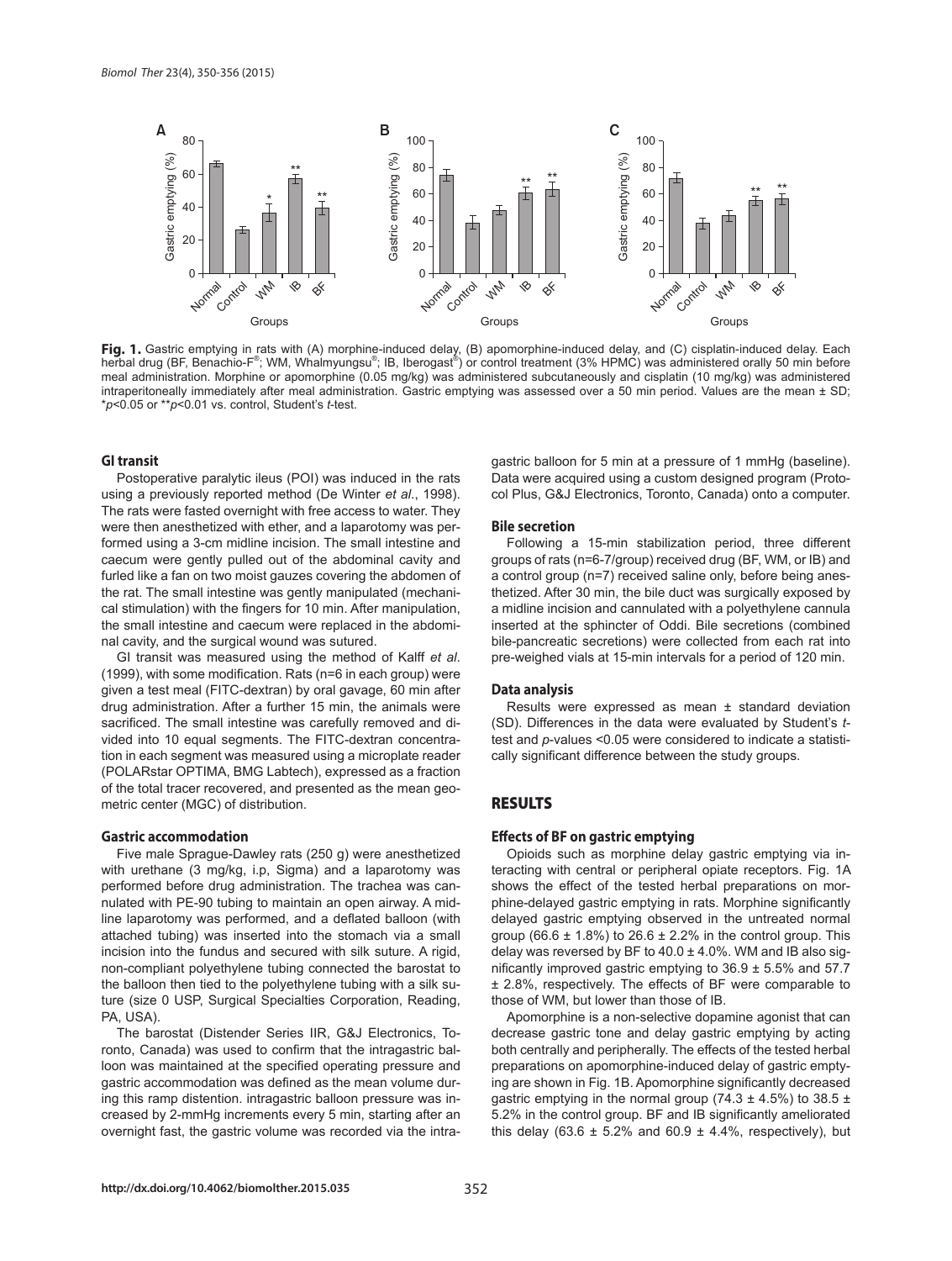

Fig. 2. Gastrointestinal transit in a laparotomy-induced model of postoperative paralytic ileus. Each herbal preparation (BF, Benachio-F® ; WM, Whalmyungsu® ; IB, Iberogast® ) or control treatment (3% HPMC) was administered orally 60 min before meal (FITCdextran) administration. The mean geometric center of distribution was calculated as described in Materials and methods. Values shown are the mean ± SD; \*\**p*<0.01 vs. control, Student's *t*-test.



Fig. 3. Gastric accommodation effects in rats. Each herbal preparation (BF, Benachio-F®; WM, Whalmyungsu®; IB, Iberogast®) or control treatment (3% HPMC) was administered orally before surgery. Intra-bag pressure was increased by 2-mmHg increments every 5 min in anesthetized rats. Starting after an overnight fast, the gastric volume was recorded via the intragastric balloon for 5 min at a pressure of 1 mmHg (baseline). Values are the mean ±

WM did not improve gastric emptying in this model  $(47.7 \pm 1)$ 3.8%).

The antineoplastic agent, cisplatin, was used in the third model of delayed gastric emptying. Cisplatin induces this delay via activation of 5-HT<sub>3</sub> receptors in the GI tract and/or the central nervous system (Tyers, 1991). Cisplatin greatly delayed gastric emptying of a liquid meal (72.8 ± 4.0% vs. 38.2 ± 4.3%). Fig. 1C shows that gastric emptying following administration of BF, WM, and IB was  $56.5 \pm 4.4\%$ ,  $43.9 \pm 4.4\%$ , and  $55.5 \pm 3.1\%$ , respectively. BF and IB significantly ameliorated cisplatin-induced delay of gastric emptying, but WM did not improve gastric emptying in this model. Taken together, these results suggested that BF could attenuate gastric emptying deficits induced by these pharmacological agents.

#### **Effects of BF on GI transit**

Fig. 2 shows the effects of BF on laparotomy-induced delay of GI transit in rats. GI transit in the normal group  $(4.5 \pm 1)$ 



**Fig. 4.** Bile flow in rats. Each herbal drug preparation (BF, Bena-<br>chio-F<sup>®</sup>; WM, Whalmyungsu®; IB, Iberogast®) or control treatment (3% HPMC) was administered orally 30 min before meal administration. Results shown are means  $\pm$  standard error of the mean (SEM). \**p*<0.05 vs. control, Student's *t*-test.

0.1 cm) was significantly decreased to  $2.8 \pm 0.1$  cm in control rats after laparotomy. BF treatment produced a considerable increase in the MGC, to  $3.3 \pm 0.1$ , after this operation. WM and IB also significantly improved the MGC to  $3.4 \pm 0.2$  and  $3.4 \pm$ 0.2, respectively. The effect of BF was comparable to those of WM and IB. These results suggested that BF could accelerate GI transit in a laparotomy-induced model of delayed GI transit.

#### **Eff ects of BF on gastric accommodation**

As shown in Fig. 3, the baseline gastric volume of 0.00  $\pm$ 0.00 ml during ramp distention increased after administration of BF, WM, and IB. A consistent increase in gastric volume was noted at all pressures with all test drugs. However, BF provided significantly higher gastric volume values than those observed following WM and IB treatment. These results suggested that BF may induce gastric relaxation and thereby increase gastric compliance.

#### **Eff ects of BF on bile secretion**

As shown in Fig. 4, control rats had a total bile flow of 12.78 ± 2.23 μl during the 120 min period of bile collection (n=7). Bile flow was significantly increased to  $15.94 \pm 1.20$  (n=6) after a single dose of BF. The mean bile flows following administration of WM and IB were  $10.42 \pm 3.12$  (n=6) and  $13.05 \pm 2.97$ (n=6), respectively.

# **DISCUSSION**

Dyspepsia is one of the most routine presentations in many healthcare facilities, with an estimated prevalence of 20-40% in some countries; the majority of these cases are believed to have FD (Camilleri *et al*., 2005; Piessevaux *et al*., 2009). FD is known to significantly reduce the quality of life of the affected individuals and places a marked economic burden on healthcare facilities, because patients with FD can have complex treatment needs (Aro *et al*., 2011). Although the underlying pathophysiological mechanisms are not yet fully established, the available studies suggest interconnected and multifactorial causes that may include psychosocial factors, *H. pylori* infection, environment, diet, and genetics; these contribute to the manifestation of GI system changes including abnormal motility, visceral hypersensitivity, excess secretion of gastric acid,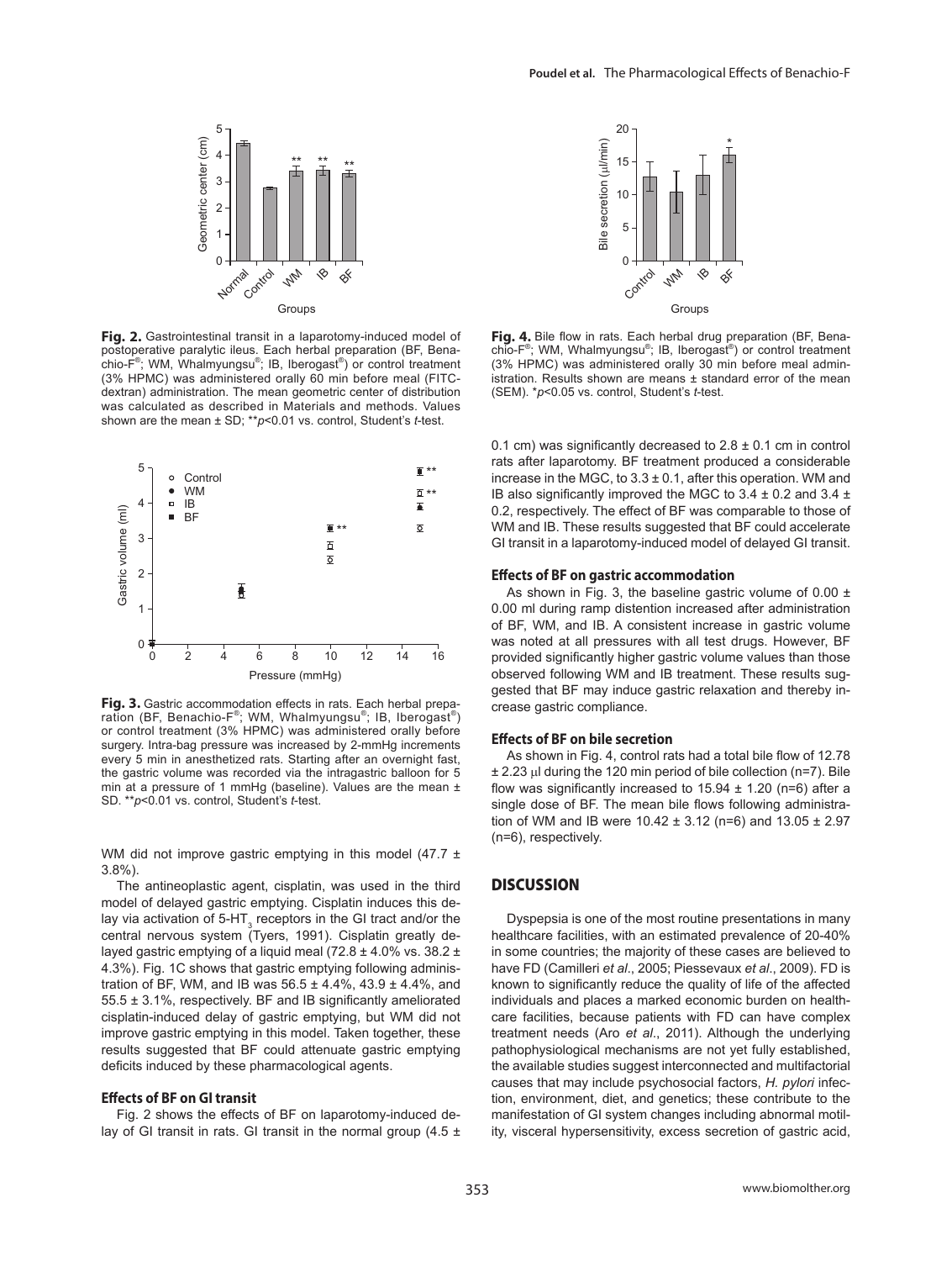and duodenal acidity (Mizuta *et al*., 2006). Considering the large number of factors involved, no single medicine is likely to be effective for all patients with FD. In this context, multidrug and multi-targeted phytotherapy might prove advantageous.

Mono- and poly-herbal preparations have been used for the treatment of dyspeptic complaints since long before recorded history (Madsich *et al*., 2004; Allescher, 2006; Rösch *et al*., 2006). A herbal medicinal preparation derived from several plant extracts contains a large number of secondary phytochemical compounds such as essential oils; these are known to possess carminative, stomachic, spasmolytic, and local anesthetic actions. The Corydalis Tuber is used in Chinese traditional medicine for its analgesic and anti-ulcer effects. Extracts of tfhis root have been reported to have several biological activities including anti-spasmodic effects on the GI tract and analgesic activity (Ma *et al*., 2000). These preparations have been reported to enhance upper GI motility and GI transit in models of laparotomy-induced delay (Lee *et al*., 2008). Fruits of *Foeniculum vulgare* Miller (fennel) is used as a laxative and for the treatment of mild digestive disorders because it stimulates GI motility and shows anti-spasmodic activity at higher concentrations. Fennel seeds also act as a laxative, by providing roughage and stimulating peristaltic motion, thereby promoting production of gastric juices and bile and facilitating excretion (Klein *et al*., 1998). Fennel is also commonly found in medicines used to treat abdominal pain, diarrhea, irritable bowel syndrome, and other intestinal issues. Extracts of Cinnamomi Cortex are used to treat GI problems and to calm the stomach. Cinnamonum species (cinnamon) is a carminative agent, helping to reduce flatulence, and is traditionally used to combat diarrhea and morning sickness. Cinnamon was shown to reduce secretion of GI fluids in an animal model of diarrhea (Rao *et al*., 2008). The rhizomes of *Atractylodes lancea* DC (Compositae) are used to treat GI diseases including nausea, gastroparesis, and gastric atony in China and Japan (Chang, 2004). This extract may stimulate gastric emptying and increase small intestinal motility by inhibiting the dopamine  $\mathsf{D}_2$  receptor and the 5-HT<sub>3</sub> receptor (Kimura and Sumiyoshi, 2012). Powdered rhizomes of *Zingiber officinale* Roscoe (ginger) has long been used in traditional treatments for GI illnesses (Chopra *et al*., 1956). Recently, an acetone extract of ginger and its constituents were shown to enhance gastric emptying of a charcoal meal in mice. Ginger preparations also significantly reversed cisplatin-induced delayed gastric emptying (Yamahara *et al*., 1990). The roots and rhizomes of licorice (*Glycyrrhiza glabra* Linn) have been reported to possess anti-*Helicobacter pylori* activity, along with gastric mucus secretion enhancing activity (Raveendra *et al*., 2012). Aqueous extracts of Citri Unshius Pericarpium significantly increased the intestinal transit rate in normal mice and rats with GI motility dysfunctions (Lyu and Lee, 2013).

Several mono- and poly-herbal medicinal products have undergone randomized controlled clinical trials, with varying degree of success. For example, IB contains extracts from 9 plants and has shown promising results in clinical and observational studies (Heinle *et al*., 2006; Rösch *et al*., 2006). IB exhibited dual motility-modulating effects; relaxing spastic intestine (Wegenera and Wagnerb, 2006), and improving atonic intestine (Ammon *et al*., 2006). Its effects were also regionspecific; relaxing the gastric corpus and fundus and increasing tone in the antrum (Schemann *et al*., 2006). This region-specific effect has also been confirmed by clinical pharmacological data (Thompson and Ernst, 2002; Pilichiewicz *et al*., 2006). The mode of action of IB and its individual components on gastric motility include relaxation of the proximal stomach and increased antral motility (Sharma and Gupta, 1998).

Some components of BF have been linked to adverse effects when administered at very high doses for prolonged periods. The most prominent effects were reported for Corydalis Tuber (alkaloid: bulbocapnine) and Glycyrrhizae Radix (triterpenoid saponin: glycyrrhizine). Bulbocapnine has been reported to induce dose dependent catalepsis and convulsions, while glycyrrhizine has been associated with hypertension, hypokalemia, hypernatremia and some very rare cases of pseudoaldosteronism (Loizzo *et al*., 1971; Robles *et al*., 2103). The most commonly reported side-effect was allergic reaction in sensitive patients. However, the doses of these components used in BF therapy are much lower than the levels reported to cause these adverse reactions. For example, the single oral ethanolic extract dose that caused 50% mortality (LD<sub>50</sub>) in mice was reported to be 100  $\pm$  4.58 g/kg, which is more than 250 times the content found in BF (Koo *et al*., 2010). Glycyrrhizae Radix is Generally Recognized as Safe (GRAS) for use in foods by the U.S. FDA (21 CFR 184.1408).

After the ingestion of a solid or liquid meal, bolus passage through the esophagus normally causes an initial receptive relaxation, followed by adaptive relaxation of the proximal stomach to provide a reservoir for the food (gastric accommodation). The meal is then transferred to the antrum of the distal stomach where it is ground and mixed with the gastric contents prior to delivery to the duodenum via the pylorus (gastric emptying). In healthy humans, more than 90% of ingested food is emptied from the stomach within 4 h (Tougas *et al*., 2000). In this study, we observed that BF had beneficial effects on GI motor activity, which included acceleration of gastric emptying and meal transit, as well as enhancement of gastric accommodation. Morphine, apomorphine, and cisplatin inhibit gastric emptying via effects on opiate, dopamine, and 5-HT<sub>3</sub> receptors, respectively (Blancquaert *et al*., 1982; Tyers, 1991; Ozaki and Sukamoto, 1999). BF significantly ameliorated the delayed gastric emptying induced by these agents, suggesting that it could accelerate gastric emptying under these conditions.

Delayed gastric emptying is also a feature of gastroparesis and impaired gastric accommodation. Gastric accommodation is a motor function reflex of the gastric corpus-fundus which enables it to house a high volume (of food) with a minimal rise in intragastric pressure, reducing discomfort. It has been reported that gastric accommodation is impaired in approximately 40% of FD patients (Mizuta *et al*., 2006). It has been suggested that the pre- and post-prandial bloating and sensation of fullness experienced by dyspeptic patients could result from impairments of gastric accommodation and intragastric distribution of the meal between the proximal and distal parts of the stomach. This has also been associated with early satiety and weight loss. In a subset of dyspeptic patients with visceral hypersensitivity to gastric distention, impaired gastric accommodation may lead to post-prandial pain, belching, and weight loss. It was found that the intragastric pressure-related symptom cluster in dyspeptic patients closely resembled that of vagotomized patients, suggesting that impaired gastric accommodation and antral hypomotolity may be due to vagal dysfunction. Efferent vagal dysfunction was also implicated in patients with abnormal motility-related FD. In the present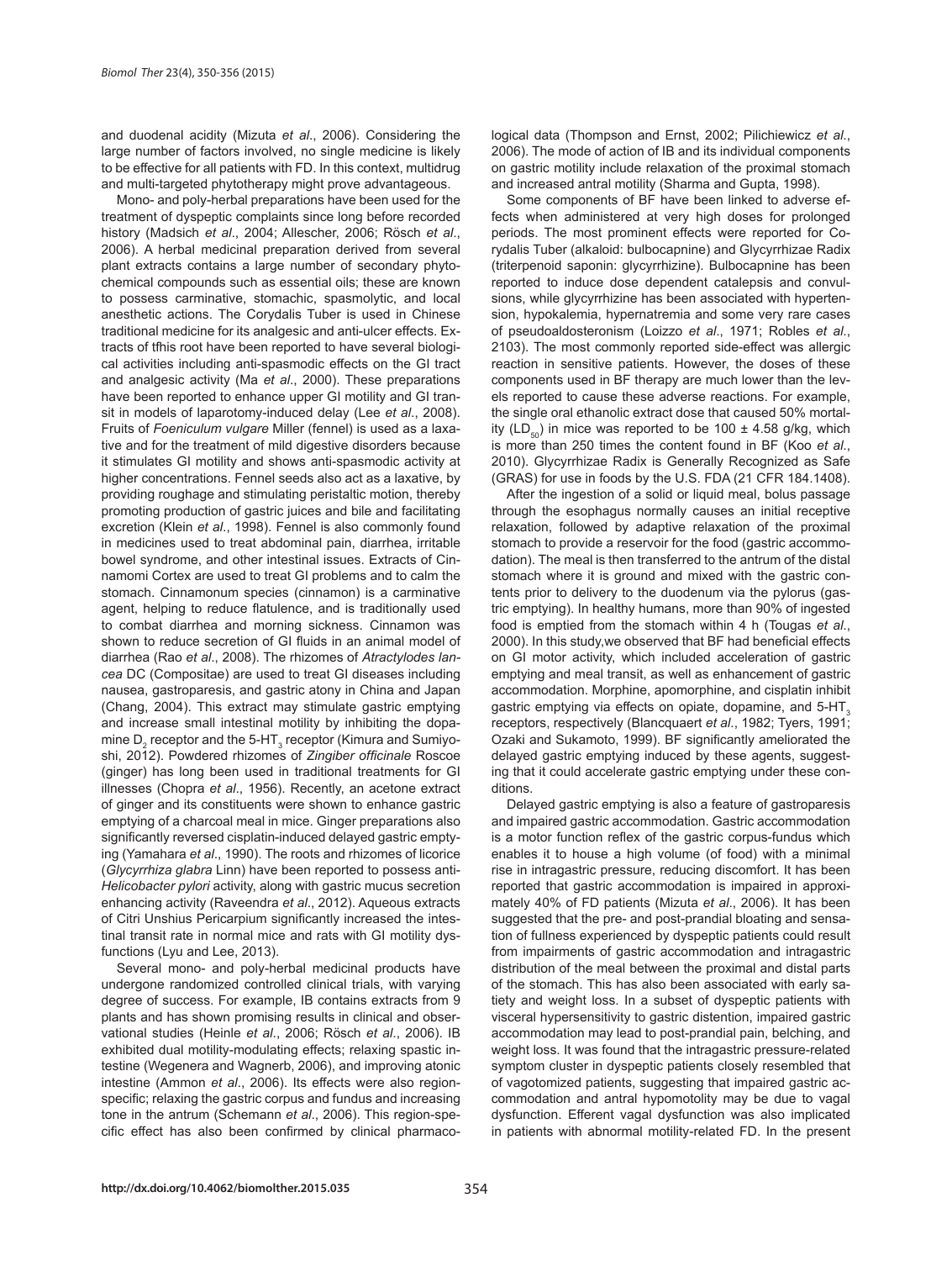study, a miniature barostat attached to a small balloon via a polyethylene cannula was used to examine gastric relaxation in rats administered the test preparations. BF induced superior gastric relaxation.

POI often occurs after abdominal surgery and is characterized by a transient hypomotility of the GI tract; this prolongs hospitalization, raises medical costs, and increases morbidity (Holte and Kehlet, 2000). Inflammatory responses and inhibited neuronal reflex pathways have been implicated in the pathogenesis of POI (Zittel *et al*., 2001; Kreiss *et al*., 2003). Surgical stress stimulates the release of endogenous opioids, which can impair GI function after surgery. In the present study, a laparotomy-induced delay in GI transit was significantly reduced by BF treatment. Based on these results, BF may prove to be superior to conventional therapeutics, particularly for the improvement of GI transit and gastric accommodation.

We also found that BF significantly stimulated biliary flow in rats. Bile production represents an important function of the liver and changes in biliary flow rates or alterations in biliary constituents have important impacts on health (Hofmann, 1999). Based on these results, BF would be predicted to enhance digestion and GI function by stimulating bile secretion.

Taken together, the findings of the present study indicated that BF enhanced gastric emptying and intestinal transit, increased gastric accommodation by inducing gastric relaxation, and thus increased gastric compliance in rats. BF also stimulated bile flow, which may further enhance digestion.

In summary, the pharmacological effects of BF, a proprietary liquid formulation containing 7 herbal extracts that could provide multi-target phytotherapy for FD, were evaluated in rat models relating to the symptoms of this condition. BF significantly reversed the delayed gastric emptying caused by morphine, apomorphine, and cisplatin. In addition, it markedly increased gastric accommodation and showed higher gastric volumes, as compared with control rats. Furthermore, it exhibited significant stimulatory effects on bile flow. Its effects on these GI sensorimotor mechanisms were comparable to, or even better than, other similar herbal preparations. Taken together, BF might have great potential as an effective prokinetic agent capable of reducing GI symptoms and increasing quality of life in FD patients.

# **ACKNOWLEDGMENTS**

This study was supported by a grant from the Medical Cluster R&D Support Project of Daegu Gyeongbuk Medical Innovation Foundation, Republic of Korea (2013) (No. HT13C0011).

# **DISCLOSURES**

The authors report no conflicts of interest about this work.

### **REFERENCES**

- Allescher, H. D. (2006) Functional dyspepsia-a multicausal disease and its therapy. *Phytomedicine* **13**, 2-11.
- Ammon, H. P., Kelber, O. and Okpanyi, S. N. (2006) Spasmolytic and tonic effect of lberogast (STWS) in intestinal smooth muscle. *Phytomedicine* **13**, 67-74.
- Aro, P., Talley, N. J., Agréus, L. and Johansson, S. E., Bolling-Sternevald, E., Storskrubb, T., Ronkainen, J. (2011) Functional dyspepsia impairs quality of life in the adult population. *Aliment. Pharmacol. Ther.* **33**, 1215-1224.
- Blancquaert, J. P., Lefebvre, R. A. and Willems, J. L. (1982) Gastric relaxation by intravenous and intracerebroventricular administration of apomorphine, morphine and fentanyl in the conscious dog. *Arch. Int. Pharmacodyn. Ther.* **256**, 153-154.
- Camilleri, M., Dubois, D., Coulie, B., Jones, M., Kahrilas, P. J., Rentz, A. M., Sonnenberg, A., Stanghellini, V., Stewart, W. F., Tack, J., Talley, N. J., Whitehead, W. and Revicki, D. A. (2005) Prevalence and socioeconomic impact of upper gastrointestinal disorders in the United States: results of the US Upper Gastrointestinal Study. *Clin. Gastroenterol. Hepatol.* **3**, 543-552.
- Chang L. (2004) Epidemiology and quality of life in functional gastrointestinal disorders. *Aliment. Pharmacol. Ther.* **20**, 31-39.
- Chopra, R. N., Nayar, S. L. and Chopra, I. C. (1956) Glossary of Indian Medicinal Plants. Council of Scientific and Industrial Research, New Delhi.
- De Winter, B. Y., Boeckxstaens, G. E., De Man, J. G., Moreels, T. G., Herman, A. G. and Pelckmans, P. A. (1998) Differential effect of indomethacin and ketorolac on postoperative ileus in rats. *Eur. J. Pharmacol.* **344**, 71-76.
- Halder, S. L., and Talley, N. J. (2007) Functional dyspepsia: a new rome III paradigm. *Curr. Treat. Options Gastroenterol.* **10**, 259-272.
- Heinle, H., Hagelauer, D., Pascht, U., Kelber, O. and Weiser, D. (2006) Intestinal spasmolytic effects of STW 5 (Iberogast) and its components. *Phytomedicine* **13**, 75-79.
- Hofmann, A. F. (1999) The continuing importance of bile acids in liver and intestinal disease. *Arch. Intern. Med.* **159**, 2647-2658.
- Holte, K. and Kehlet, H. (2000) Postoperative ileus: a preventable event. *Br. J. Sur.* **87**, 1480-1493.
- Holtmann, G, Talley, N. J., Liebregts, T., Adam, B. and Parow, C. (2006) A placebo-controlled trial of itopride in functional dyspepsia. *N. Engl. J. Med.* **354**, 832-840.
- Kalff, J. C., Buchholz, B. M., Eskandari, M. K., Hierholzer, C., Schraut, W. H., Simmons, R. L. and Bauer, A. J. (1999) Biphasic response to gut manipulation and temporal correlation of cellular infiltrates and muscle dysfunction in rat. *Surgery* **126**, 498-509.
- Kimura, Y. and Sumiyoshi, M. (2012) Effects of an *Atractylodes lancea*  rhizome extract and a volatile component β-eudesmol on gastrointestinal motility in mice. *J Ethnopharmacol.* **141**, 530-536.
- Klein, S., Rister, R. and Riggins, C. (1998) The complete German commission E monographs: therapeutic guide to herbal medicines, American Botanical Council, Austin.
- Koo, J., Lee, S., Seo, B. (2010) A philological study on poisoning of herbal medicines used to activate blood flow and remove blood stasis. *Kor. J. Herbology.* **25**, 21-39.
- Kreiss, C., Birder, L. A., Kiss, S., VanBibber, M. M. and Bauer, A .J. (2003) COX-2 dependent inflammation increases spinal Fos expression during rodent postoperative ileus. *Gut* **52**, 527-534.
- Lee, T. H., Choi, J. J., Kim, D. H., Choi, S., Lee, K. R., Son, M. and Jin, M. (2008) Gastroprokinetic effects of DA-9701, a new prokinetic agent formulated with Pharbitis Semen and Corydalis Tuber. *Phytomedicine* **15**, 836-843.
- Loizzo, A., De Carolis, A. S. and Longo, V. G. (1971) Studies on the central effects of bulbocapnine. *Psychopharmacologia* **22**, 234- 249.
- Lyu, J. H. and Lee, H. T. (2013) Effects of dried *Citrus unshiu* peels on gastrointestinal motility in rodents. *Arch. Pharm. Res.* **36**, 641-648.
- Ma, W. G., Fukushi, Y., Tahara, S. and Osawa, T. (2000) Fungitoxic alkaloids from Hokkaido Papaveraceae. *Fitoterapia* **71**, 527-534.
- Madisch, A., Holtmann, G., Mayr, G., Vinson, B. and Hotz, J. (2004) Treatment of functional dyspepsia with a herbal preparation. A double-blind, randomized, placebo-controlled, multicenter trial. *Digestion* **69**, 45-52.
- Mizuta, Y., Shikuwa, S., Isomoto, H., Mishima, R., Akazawa, Y., Masuda, J., Omagari, K., Takeshima, F. and Kohno, S. (2006) Recent insights into digestive motility in functional dyspepsia. *J. Gastroenterol*. **41**, 1025-1040.
- Ozaki, A. and Sukamoto, T. (1999) Improvement of cisplatin induced emesis and delayed gastric emptying by KB-R6933, a novel 5-HT3